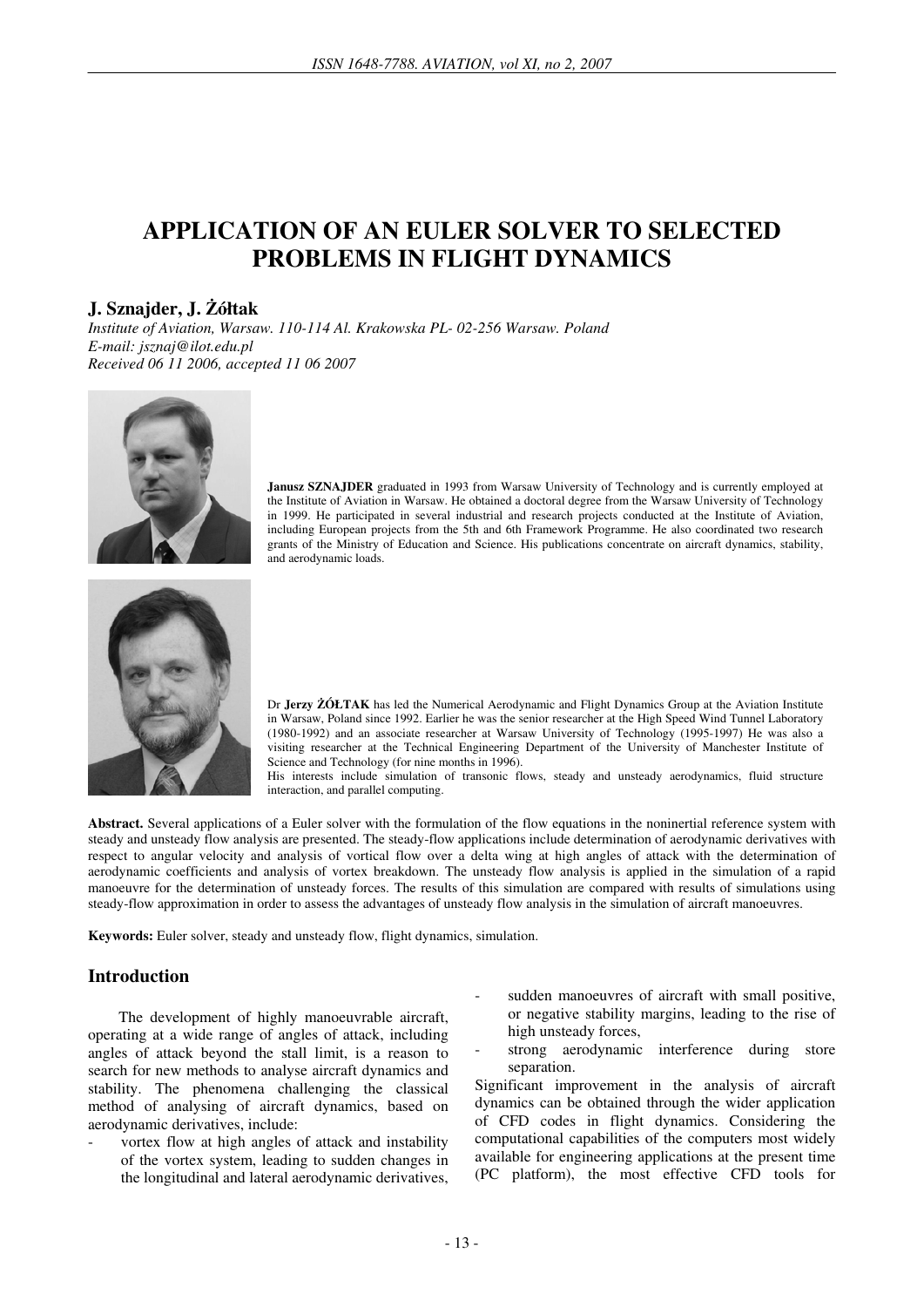application in flight dynamics are Euler solvers. The numerical solutions of Euler equations predict many flow phenomena important for today's highly manoeuvrable aircraft like shock waves or vortex lift and can be used for the analysis of steady and unsteady flow. The steady flow applications of Euler solvers include the determination of aerodynamic characteristics and aerodynamic derivatives necessary for the analysis of aircraft stability, and the unsteady flow analysis can be used for the concurrent solution of the aircraft equations of motion and flow equations in cases with high unsteady aerodynamic loads. An example of such an analysis was presented by S.M. Hitzel, E. van der Weide, U. Tremel, H. Rieger in which the steep descent of a delta-winged aircraft at high angles of attack was analysed [4]. Due to the complexity of the problem, resulting from the determination of the flow around a three-dimensional, real aircraft, the solution was highly parallelized, with the application of up to 256 processors.

In this paper, examples of steady and unsteady-flow applications of an Euler solver in flight dynamics are presented. The steady-flow cases include computation of aerodynamic derivatives with respect to angular derivatives in two-dimensional flow and analysis of vortex lift of a low-aspect ratio delta-wing. The analysis, including the determination of the position of vortex breakdown, was conducted using the presented, implicit Euler solver with upwind discretisation of flux vectors. The results were compared to the results of an earlier work with a centred scheme and additional dissipative terms stabilizing the solution.

An application of the analysis of unsteady flow for the concurrent determination of the aerodynamic loads and the simulation of aircraft manoeuvre is presented for a simplified aircraft configuration. It was shown that concurrent solution of the aircraft equations of motion and flow equations may supplement the classic model of aircraft dynamics, in which the effects of flow unsteadiness are approximated using the force and moment derivatives with respect to aircraft acceleration. The advantage of the approach presented is the possibility of obtaining time-accurate solution of unsteady flow. The most significant differences between the results of the classic model of aircraft dynamics and the presented model are in the values of peak loads, especially for low values of stability margin, and they can be observed even for simple, traditional aircraft configurations.

#### **1. Description of the solver**

For the application of Euler flow equations in flight dynamics, the most convenient is the formulation of equations in a non-inertial reference system. The main reason for using such a formulation is that in a noninertial, coordinate system attached to the aircraft it is possible to use a standard, zero-normal velocity boundary condition on the aircraft surface, while the use of an inertial reference system would require the implementation of moving-wall boundary conditions. In an inertial reference system also additional computational load is needed in each time step for updating the position

and orientation of the aircraft. For the solution of the flow equations, the finite volume method was chosen, and the equations of balance for a control volume have the form [7]:

$$
\frac{d}{dt} \int\limits_{V(t)} UdV + \int\limits_{S(t)} \vec{n} \cdot \mathbf{F} \, dS \, dt - \int\limits_{V(t)} \mathbf{G} \, dV = 0. \tag{1}
$$

where:

 $\overline{a}$ 

- $V(t)$  the control volume,
- $S(t)$  the boundary surface of the control volume,
- $U$  vector of conservative variables,
- $\vec{n}$  vector normal to S(t), oriented outwards,
- $F$  tensor of flux through the boundary  $S(t)$ ,
- $G$  source vector defined by the equation  $(4)$

The state of the flow is determined by the vector of conservative variables:

$$
U = [\rho, \rho u_x, \rho u_y, \rho u_z, e]^\mathrm{T}.
$$
 (2)

The flux tensor is described by the following formula:

 $=$   $=$ 

$$
F = \begin{bmatrix} \rho u_x \\ \rho u_x^2 + p \\ \rho u_x u_y \\ \rho u_x u_z \\ \rho u_x u_z \end{bmatrix}, \begin{bmatrix} \rho u_y \\ \rho u_y u_x \\ \rho u_y^2 + p \\ \rho u_y u_z \\ \rho u_y u_z \end{bmatrix}, \begin{bmatrix} \rho u_z \\ \rho u_z u_x \\ \rho u_z u_x \\ \rho u_z^2 + p \\ \rho u_z^2 + p \\ (e + p) u_y \end{bmatrix} . \quad (3)
$$

where  $u_x$ ,  $u_y$ ,  $u_z$  are Cartesian components of velocity vector in no inertial frame,  $\rho$  is density,  $e$  is total energy per unit volume, and *p* is pressure.

The vector G is defined as [5, 6]:

$$
\vec{G} = \begin{bmatrix} 0 \\ \rho \vec{\Omega} - 2\rho (\vec{\omega} \times \vec{W}) \\ \rho \vec{\Omega} \cdot \vec{u} \end{bmatrix}.
$$
 (4)

where  $\vec{\Omega}$  $\overline{a}$ is a vector of "pseudo-forces" defined by:

$$
\vec{\Omega} = -\vec{\omega} \times (\vec{\omega} \times \vec{r}) - \frac{d\vec{\omega}}{dt} \times \vec{r} - \frac{d\vec{W}}{dt}.
$$
 (5)

where  $\vec{\omega}$  $\rightarrow$  is angular velocity vector, *r*  $\overline{a}$  is vector position, and *W*  $\overline{a}$ is the velocity of the non inertial frame in the inertial frame. Vector  $\Omega$  contains all effects of  $\overline{\phantom{a}}$ non-inertial motion, except for the Coriolis term,  $-2\omega\times W$ . The system of the flow governing equation is completed by the equation of the state of perfect gas. The simple implicit discretisation of equation (1) can be written as:

$$
\delta_i^-(VU_i)^{n+1} + \dots
$$
  
 
$$
\dots + \sum_{i=1}^{N S} \left[ \vec{n}_i \cdot F\left(U_i^{n+1}\right) \right] S_i - VG\left(U_i^{n+1}\right) = 0. \tag{6}
$$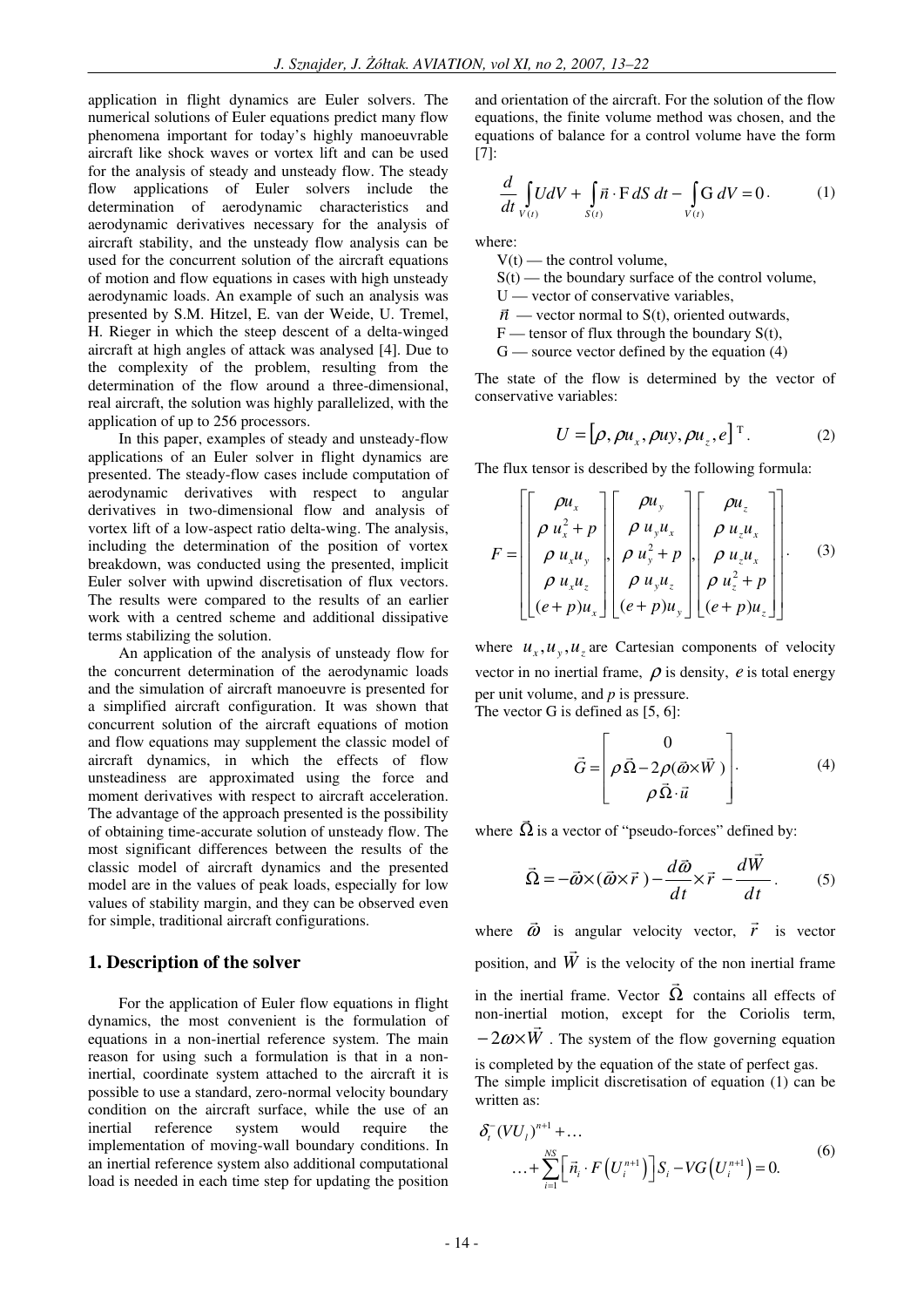where  $\delta_{\cdot}$ <sup>-</sup> denotes backward second order time approximation [7, 8].The MUSCL extrapolation scheme is used for the calculation of values of flow wariables on the cell walls.

The fluxes are calculated using the flux vector splitting in the form presented in [2] source.

The system of nonlinear algebraic equations (6) is solved by a Newton-type method [7, 8].

#### **2. Parallelization**

The Euler solver presented was implemented under a Linux operating system on a PC platform. Due to the limited computational capabilities of a single PC computer, the solution process had to be parallelized. The parallelization starts from the division of the grid into files containing data of single blocks of grid. This solution allows the grid blocks to be read by different processes depending on the number of processors available. A single processor manages each computational process. Each grid file contains a block interface section, which is composed of the data of cells located on block walls and links to cells adjacent to them, but belonging to the neighbouring blocks. After reading grid files, each process creates its own interface table, which allows the process to group the links into two categories: those belonging to cells within blocks read by the process and to cells read by other processes. The exchange of information between cells belonging to the same process is managed within the computer's operational memory, and the exchange of information between cells belonging to different processes is conducted using functions from Message Passing Library implemented in the Fortran programming language.

The solution of equation (6) is divided between each computational process so that each process solves the equation on the portion of the grid it has read into the operating memory. The exchange of information on the boundaries of grids belonging to different processes is conducted in each step of the Newton iterations, ensuring the coupling of all the processes.

## **3. Steady flow applications–determination of stability derivatives and flow at high angles of attack**

The most obvious applications of the CFD solver in steady-flow analysis is the determination of aircraft aerodynamic characteristics and stability derivatives. The formulation of the flow equations in a non-inertial reference system enables efficient determination of the stability derivatives with respect to angular velocities, which may be used as a test of the method. An example of such an analysis is presented in figures 1 and 2, which show the values of the  $c_L$  and  $c_M$  coefficients of a NACA 0012 airfoil in rotating flight against different values of non-dimensional pitch rate. The results were compared with the results of viscous code, based on N-S equations also formulated in non-inertial reference frame





#### **High angle of attack aerodynamics**

In the aerodynamics of highly manoeuvrable aircraft, vortex lift occurring at high angles of attack is a very important phenomenon, enabling rapid turns and improving performance in other fields, such as fast takeoff or stabilization of flow on the tail surface through strake-type vortex generators. The vortex flow responsible for vortex lift at high angles of attack is the subject of intensive numerical and experimental investigations concerning the stability of the vortex system and its influence on the flow on lifting surfaces.

Currently, most of the CFD analysis of the flow at high angles of attack is conducted using the viscous flow model with turbulence modelling, which provides a very realistic flow solution, with all details of the complicated flow pattern such as the separation and the creation of the main vortex on the swept leading edge, secondary and tertiary separations and vortices on wing segments, and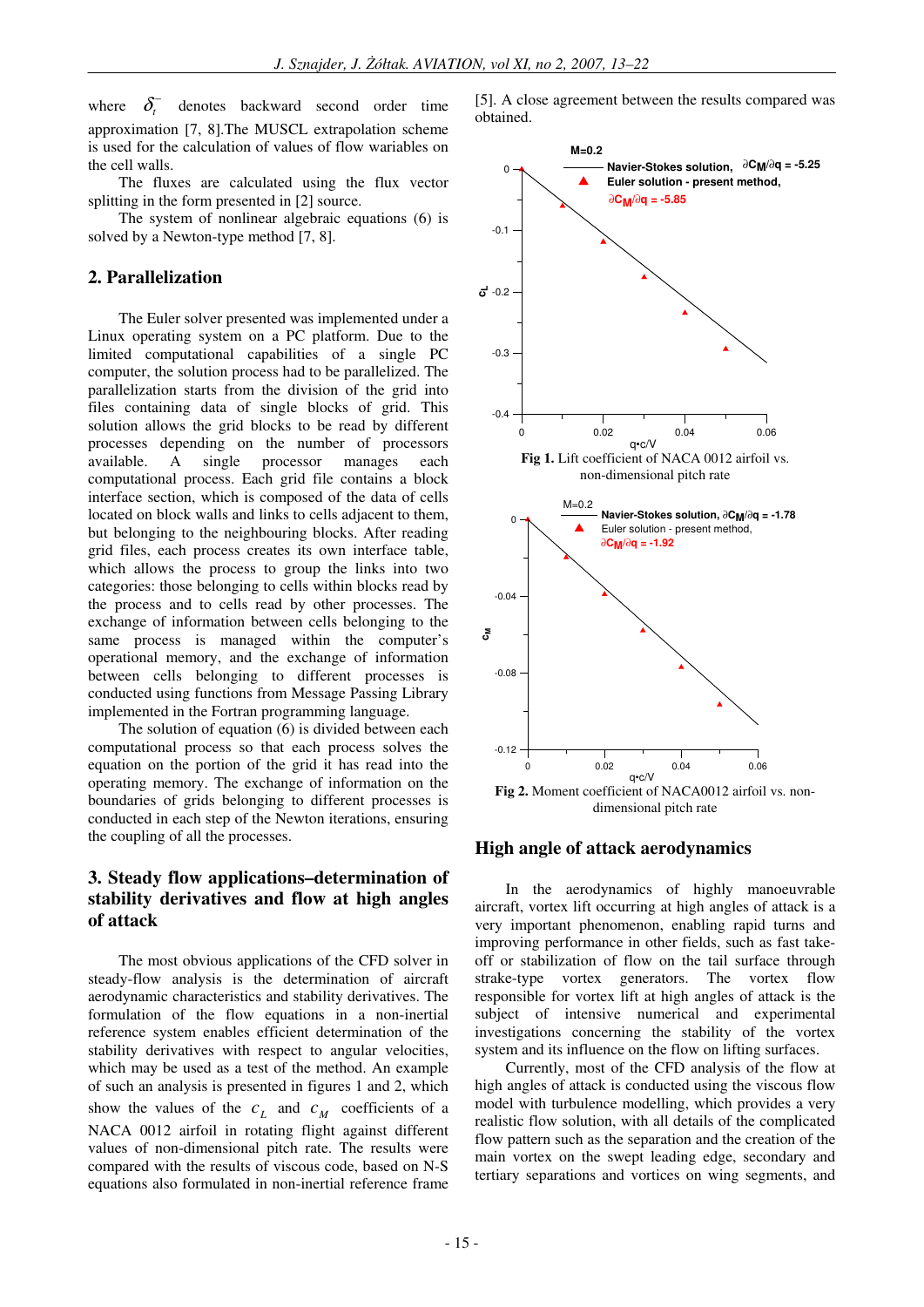vortex breakdown. However, the main features of the vortex flow on highly swept wing segments at high angle of attacks, such as the creation and strength of the main vortex and the location of vortex breakdown can be analyzed through the numerical solutions of Euler equations. It is possible because the numerical dissipation, which is inherently present in the schemes of spatial discretisation, emulates to some degree the viscosity in a real flow.

The comparisons of Euler solutions of flow on lowaspect ratio delta wings with the solutions of Reynoldsaveraged Navier-Stokes equations have shown that the value of vortex lift in Euler solutions is very close to the results for viscous flow. The position of vortex breakdown and changes due to changes in the angle of attack also correlates well with the results obtained for viscous flow and with results of experimental investigations. The most important difference between the solutions of Euler and Navier-Stokes equations for low aspect-ratio wings and high angles of attack is lack of secondary art tertiary vortices in the vicinity of the main vortex, which appear as results of interactions between the main vortex and the boundary layer.

According to MA. Longo, the secondary and tertiary vortices have little impact on vortex lift and affect only slightly the position and strength of the main vortex [6]. Some Euler solutions of vortex flow at high angles of attack, use a central spatial discretisation scheme with the inclusion of special dissipative terms called "artificial viscosity" for better modelling of the creation of main vortex [6]. This is however not necessary according to K. Fuji, LB. Schiff and S. Agraval, RM. Barnett, BA. Robinson which state that it is sufficient to provide a sharp leading edge in order to obtain a realistic solution [3, 1]. The present analysis was also conducted without the inclusion of additional dissipative terms into the solution. The flow separation at the leading edge was obtained through the modification of the airfoil involving the sharpening of the leading edge.

In the present work, the capabilities of the Euler code in the analysis of vortex flow were tested for a wing shown in figure 2. The wing layout was close to delta; the ending had a non-zero chord due to solver constraints, which required the grid to be built of hexahedral elements (Fig 3). The grid was composed of 62 structural blocks and 1.4 million elements.



**Fig 3.** Geometry of the cropped-delta wing



**Fig 4.** Pressure distribution on the upper side of the wing



**Fig 5.** Comparison of  $c<sub>L</sub>$  values computed with the present method with experimental results and another Euler solution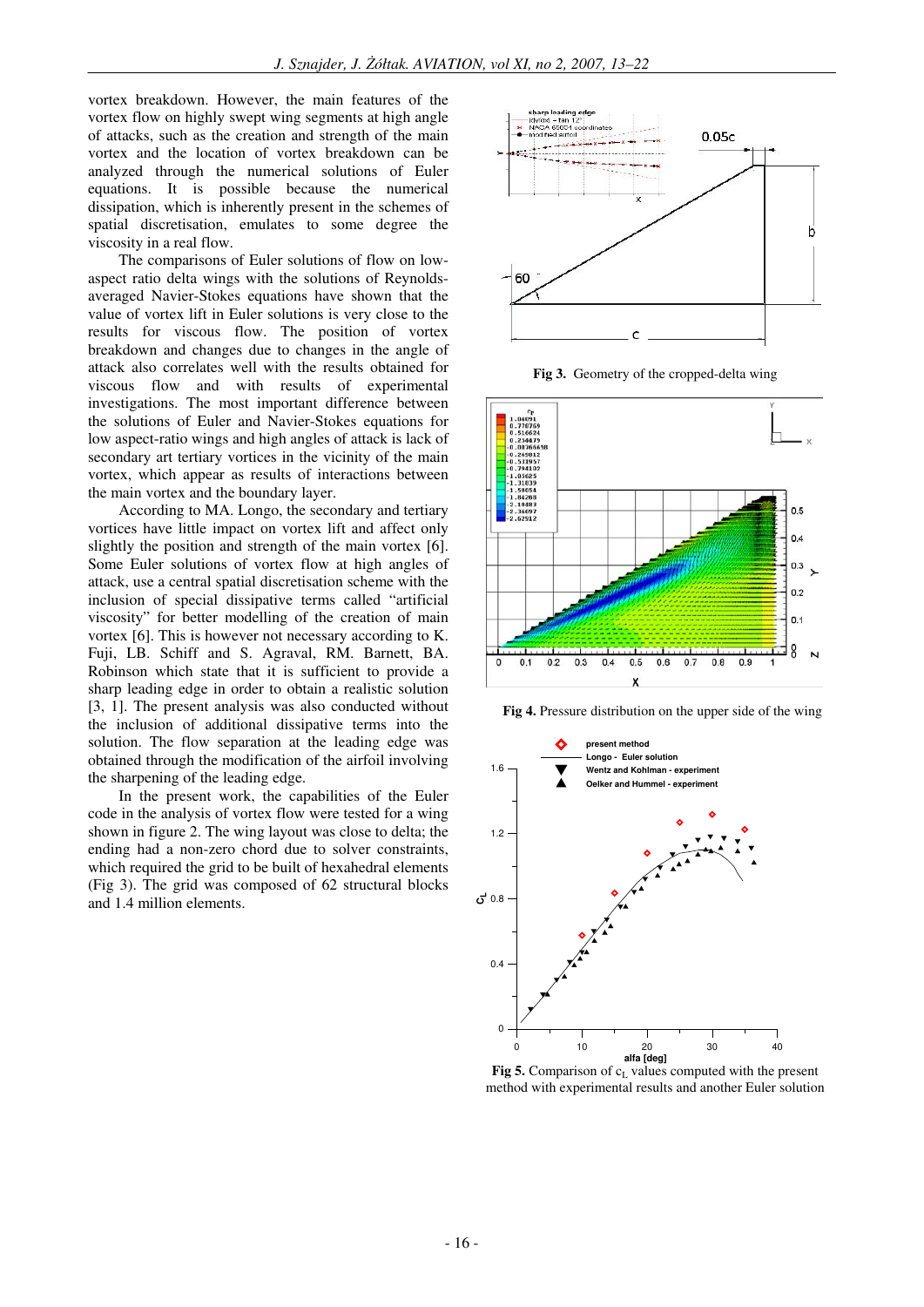

**Fig 6.** Comparison of  $c_D$  values computed with the present method with experimental results and another Euler solution

The comparison of the values of the aerodynamic coefficients computed with the present method with results of experiments indicates accurate estimation of

$$
\alpha_{C_{L_{\text{max}}}}
$$
 and slight overprediction of  $\frac{dc_L}{d\alpha}$  and  $c_{L_{\text{max}}}$ .

The  $c<sub>D</sub>$  values are also overpredicted, but the character of

 $c<sub>D</sub>$  change agrees well with the experimental data. The overprediction of aerodynamic characteristics may be caused by too little distance from the wing surface to the far-field boundary surface and will be examined in future work. On the other hand, the good agreement of  $\alpha_{C_{L_{\text{max}}}}$  with the experimental data indicates correct resolving of the position of vortex breakdown by the solver, since the loss of  $c<sub>L</sub>$  on this wing at high alphas is caused by the movement of the vortex breakdown point to the wing apex and loss of vortex lift. The vortex breakdown position was investigated further, with the axial velocity distribution as the criterion for vortex stability. According to MA. Longo and K. Fuji, LB. Schiff, vortex breakdown is accompanied with a rapid change in the axial vorticity distribution in a plane perpendicular to the vortex core [6, 3]. Before the breakdown position, the distribution of the axial velocity in a plane perpendicular to the vortex axis is almost axisymmetric with maximum in the vortex centre. The vortex breakdown position is indicated by disturbances in the axi-symmetric distribution of the axial velocity, leading to the destruction of the velocity profile, such that the distribution has no longer a maximum in the vortex centre. This is illustrated in figures 7–12. Based on the abovementioned criterion, the position of vortex breakdown in this case was estimated at x=70 % of the wing root chord.



**Fig 7.** Distribution of axial velocity at  $x/c=0.68$ 



**Fig 8.** Distribution of pressure coefficient at  $x/c=0.68$ 



**Fig 9.** Distribution of axial velocity at  $x/c=0.70$ 



**Fig 10.** Distribution of pressure coefficient at x/c=0.70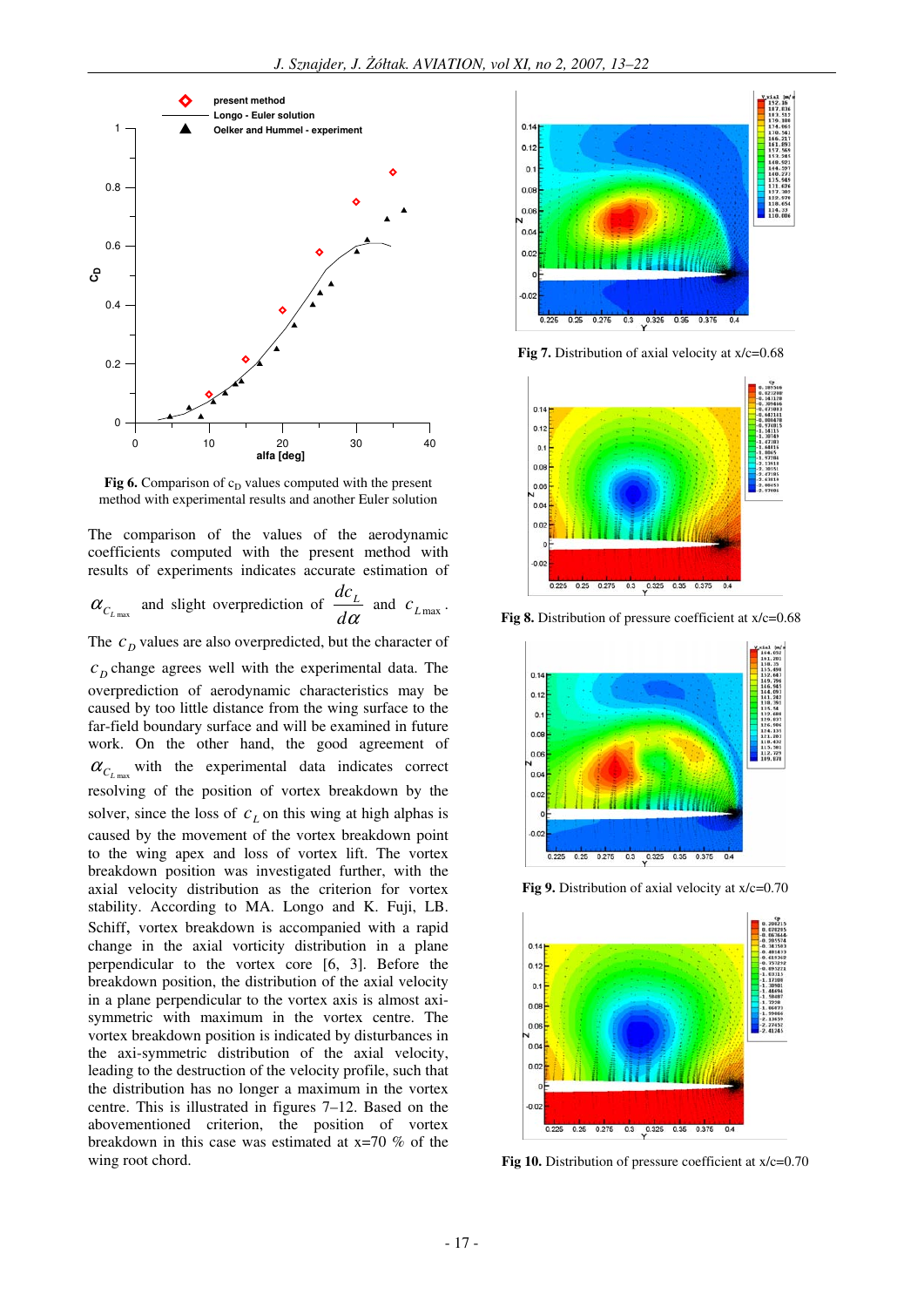

**Fig 11.** Distribution of axial velocity at  $x/c=0.72$ 



**Fig 12.** Distribution of pressure coefficient at x/c=0.72

The axial velocity and pressure coefficient distribution in two perpendicular planes containing the vortex axis was shown in figures 13 and 14. The distributions demonstrate that vortex breakdown is a rapid process, occurring at a short distance, approximately 2 % of wing root chord, and that the region of very low pressure is limited to the area upstream of the vortex breakdown.



**Fig 13.** Distribution of axial velocity in perpendicular planes containing the vortex axis

The determination of the position of vortex breakdown is important for the aerodynamic, flight dynamics, and structural design analyses. Vortex breakdown over wings (especially asymmetric) is associated with rapid changes in many important aerodynamic derivatives–symmetric and asymmetric.

Many structural problems stemming from high unsteady aerodynamic loads near the vortex breakdown position have been reported for several aircraft, for example the F-18 fighter. The big advantage of the Euler numerical solutions is that they can be used for the determination of the position of the vortex breakdown. The results of such an analysis for several values of the angle of attack are shown in figure 15. The results obtained with the code presented were compared to experimental results and the results of another Euler solver [6]. Good agreement between the methods was obtained, except the breakdown positions near the leading and trailing edges. In the first case ( $\alpha$ =30°), the axial velocity distribution obtained at the leading edge was characteristic for a destroyed vortex core (no clear maximum). In the case for  $\alpha=10^{\circ}$ , the differences could be due to different shapes of the wing tip. (The reference wing was regular delta with a sharp corner while the wing investigated here had a round tip as shown in figure 3, because of solver and mesh generator constraints).



**Fig 14.** Distribution of pressure coefficient in perpendicular planes containing the vortex axis



**Fig 15.** Comparison of vortex breakdown position computed with the present method with experimental results and another Euler solution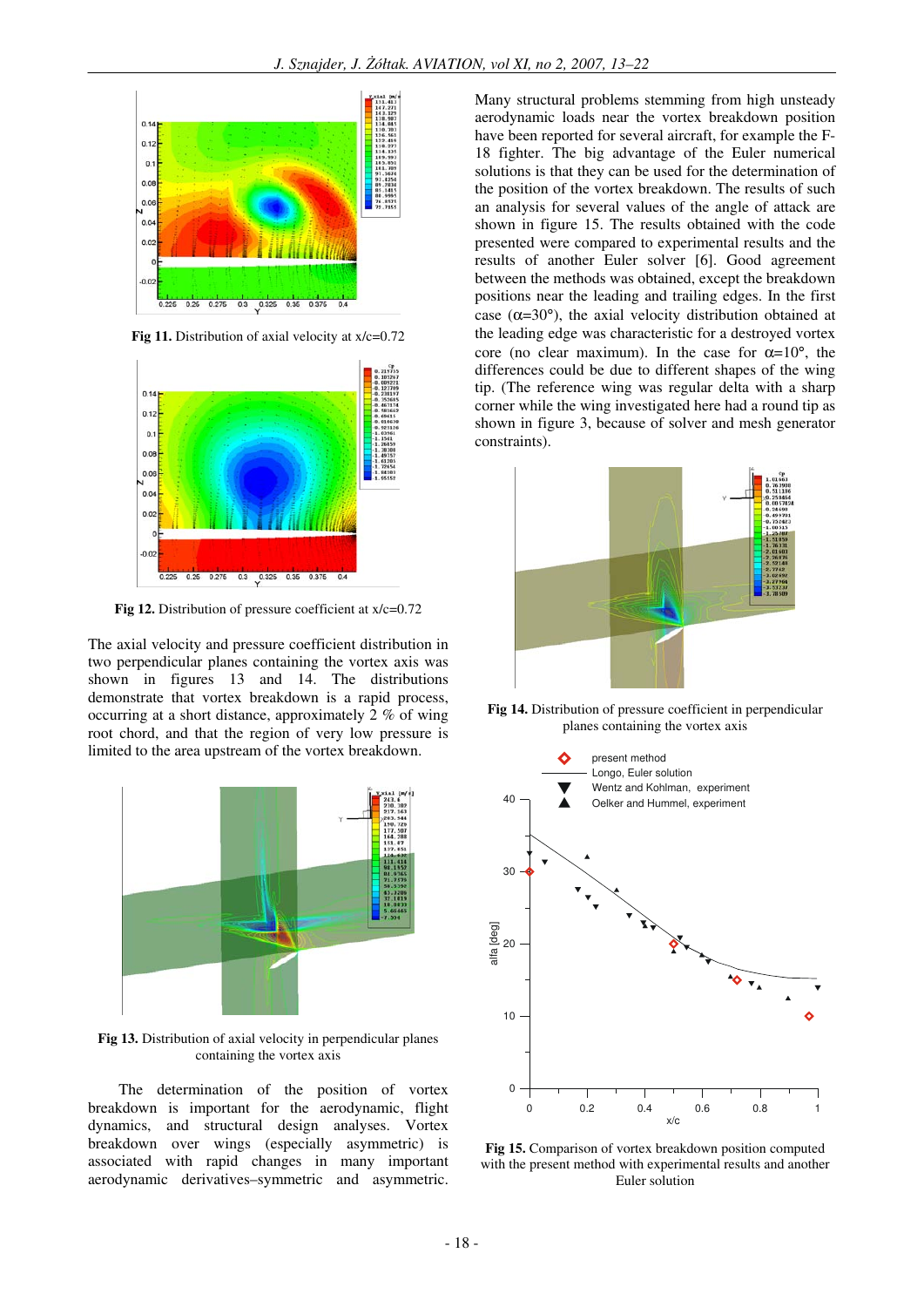## **4. Unsteady flow applications–simulation of a rapid aircraft manoeuvre with the determination of aerodynamic loads using Euler equations**

The parallelization of computations provides a significant reduction in the time necessary to obtain a solution and makes it possible to conduct a coupled analysis of flight dynamics (simulation of a manoeuvre) with determination of aerodynamic loads by an Euler solver. The viscous drag forces must be introduced into the computational model from other sources, for example from engineering methods, based on wind tunnel results for similar configurations. The computations are still quite time consuming, and if run on simple machines used for engineering applications, have to be restricted to rather simple aerodynamic configurations. On the other hand, it is worthwhile to perform such an analysis in order to find the differences between the results of the coupled Flight Dynamics/Aerodynamics (FD/A) analysis and a classical Flight Dynamics model based on aerodynamic derivatives. The differences in aircraft trajectory and the peak loads acting on the airframe may provide important arguments for supplementing the classical analysis by the FD/A analysis in selected cases.

In the present case, the choice of configuration was a result of the computer equipment available for the analysis. The analysis was performed on a cluster of 4 2 processor PCs running the Linux operating system. Because of hardware constraints, the analysis was restricted to a symmetric configuration in symmetric flight. Additional reduction of the grid and memory size required for the analysis was accomplished through the definition of the problem as a manoeuvre of a pseudo two-dimensional configuration, consisting of a wing and horizontal tail of equal unit wing span (Fig 16). This allowed us to build a grid having only one cell across the wing span, with the symmetry boundary condition on both sides, ensuring two-dimensional character of the flow.

The geometric and mass data of the configuration is shown in the following table.

| $c1 =$                        | 1m                            |
|-------------------------------|-------------------------------|
| $c2 =$                        | 0.1 <sub>m</sub>              |
| $l =$                         | 3m                            |
| the tail volume parameter $=$ | 0.28                          |
| wing profile                  | NACA 0012 (both)              |
| $mass =$                      | $200$ kg                      |
| moment of inertia with        | 112 kg $\cdot$ m <sup>2</sup> |
| respect to the reference      |                               |
| point in $0.25c1 =$           |                               |

**Table.** The geometric and mass data of the configuration

The dynamic equations of motion have the form:

$$
m(U + QW) = X - mg \cdot \sin \Theta + T_x;
$$

$$
m(\dot{W} - QU) = Z + mg \cdot \cos \Theta + T_Z.
$$
  
\n<sup>I</sup>YC<sup>Q</sup> = M<sub>AC</sub> + M<sub>TC</sub> (1)  
\nwhere:  
\n<sup>Q</sup> = M<sub>AC</sub> + M<sub>TC</sub>

 $X$ ,  $Z$ , and  $M<sub>AC</sub>$  are the aerodynamic forces and moments with respect to the mass centre,

 $T_x$ ,  $T_z$ , and  $M_{TC}$  are thrust force moment of thrust with respect to the mass centre,

 $I_{\text{VC}}$  is the aircraft moment of inertia with respect to the mass centre.



**Fig 16.** The two-wing configuration for the analysis of aircraft dynamics



**Fig 17.** View of the pseudo two-dimensional grid for the configuration from Fig 16

The dynamic model of the aircraft was used with three different models of aerodynamics:

- a) aerodynamic forces and moments computed with Euler equations in unsteady flow, supplemented with viscous drag forces from airfoil data,
- b) aerodynamic forces and moments computed with Euler equations in steady flow, with viscous drag forces from airfoil data
- c) classical aerodynamics with changes in the aerodynamic forces and moments represented through the aerodynamic derivatives:

$$
X = X_0 + X_u \cdot u + X_w \cdot w + X_q \cdot q,
$$
  
\n
$$
Z = Z_0 + Z_u \cdot u + Z_w \cdot w + Z_q \cdot q
$$
 (2)  
\n
$$
M = M_0 + M_u \cdot u + M_w \cdot w + M_q \cdot q
$$

The unsteadiness of the flow was modelled by using a second order accurate-in-time discretisation scheme. In this formulation, the flow solution in each time step was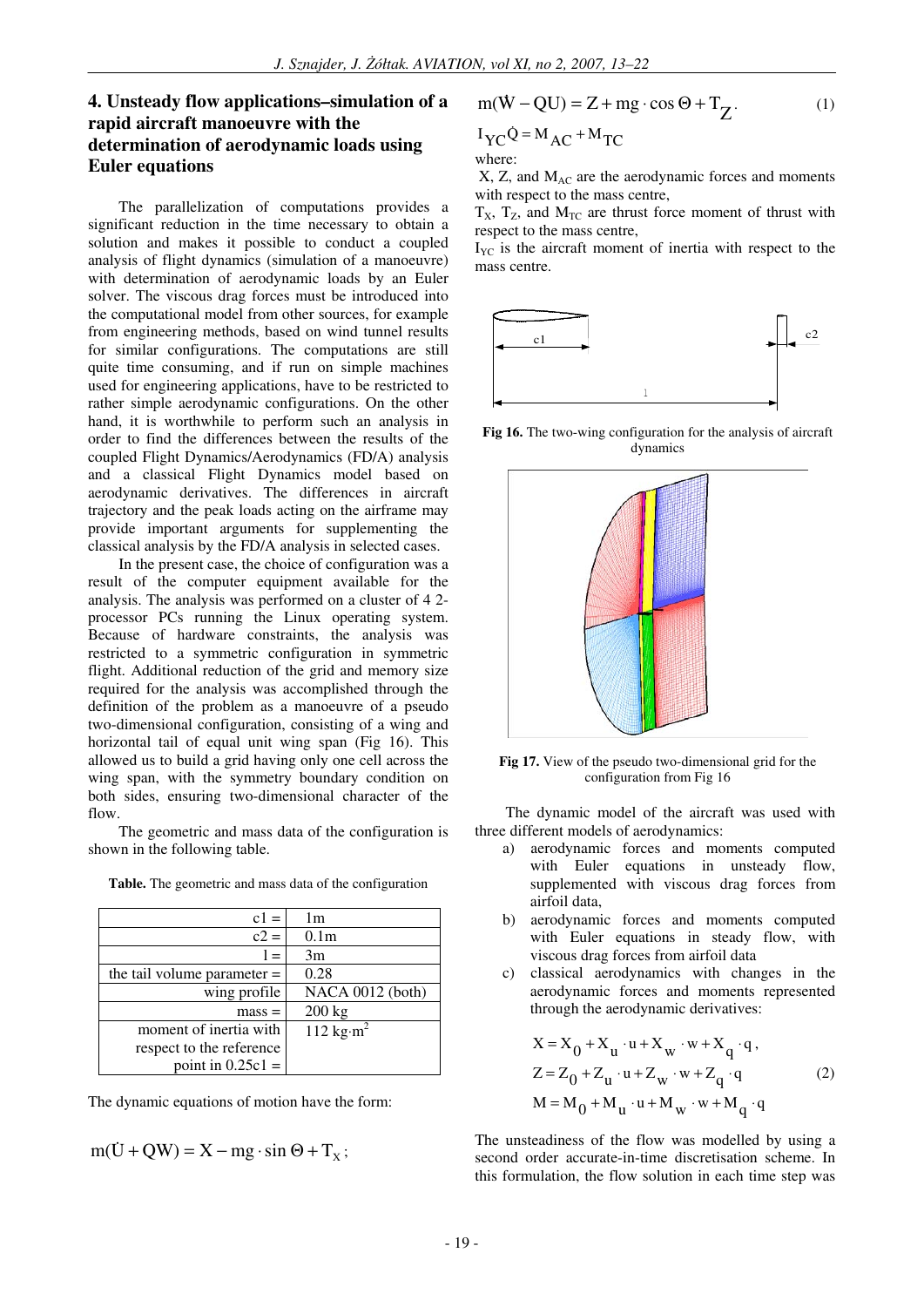dependent on the solutions in the two previous time steps. For each step of integrating the aircraft dynamic equations of motion in model a), there were ten steps of integrating the flow equations. The time step for the integration of the flow equations was 0.001s.

In model *b* a first order accurate-in-time discretisation scheme was used, which resulted in neglecting the history of the flow. The resulting solution was obtained for a steady flow at given values of linear and angular velocity. The computational cost of variant *a* was much higher than the cost of variant *b*; the analysis of the same manoeuvre took approximately 10 times more time than it did in variant *b*.

The aerodynamic derivatives used in the classical model of aircraft dynamics (except the X-force derivatives) were computed by solving Euler equations in the noninertial aircraft reference system using a steadyflow model. The X- force derivatives were computed using engineering methods to account for viscous effects.

The manoeuvre under investigation was a rapid pullout from descending flight at a -30° attitude at Mach 0.5 by the prescribed deflection of the horizontal tail (the rear airfoil). The deflection angle of the horizontal tail as a function of time is shown in figure 18.



**Fig 18.** The prescribed deflection of horizontal tail as a function of time

The simulation of the pull-out manoeuvre was conducted for two values of stability margin. In the first case, the stability margin was equal to 20 % of wing chord, and in the second case it was lowered to 5 % of wing chord.

The changes in the main wing angle of attack, pitch rate, lift coefficient, and trajectory for the case with 20 % stability margin is shown in figures 19–22.

The most important differences between the results of the approaches compared are smoother changes in the angle of attack and pitch rate computed with the model of unsteady flow than with the other models. The differences between the values of lift coefficient and trajectory are not significant. It can also be seen from the comparison of results for models *a* and *b* that accounting for the history of motion has practically no effect on the trajectory of flight. Despite lower peak values of the angle of attack and pitch rate for the model with unsteady flow, the peak values of the lift coefficient do not differ much, which suggests that disregarding the history of motion (frequent assumption in the classic approach to

the analysis of aircraft dynamics) is safe for the determination of peak aerodynamic loads during the manoeuvre.



**Fig 19.** Change in angle of attack during the manoeuvre



**Fig 20.** Change in pitch rate during the manoeuvre



**Fig 21.** Change in lift coefficient during the manoeuvre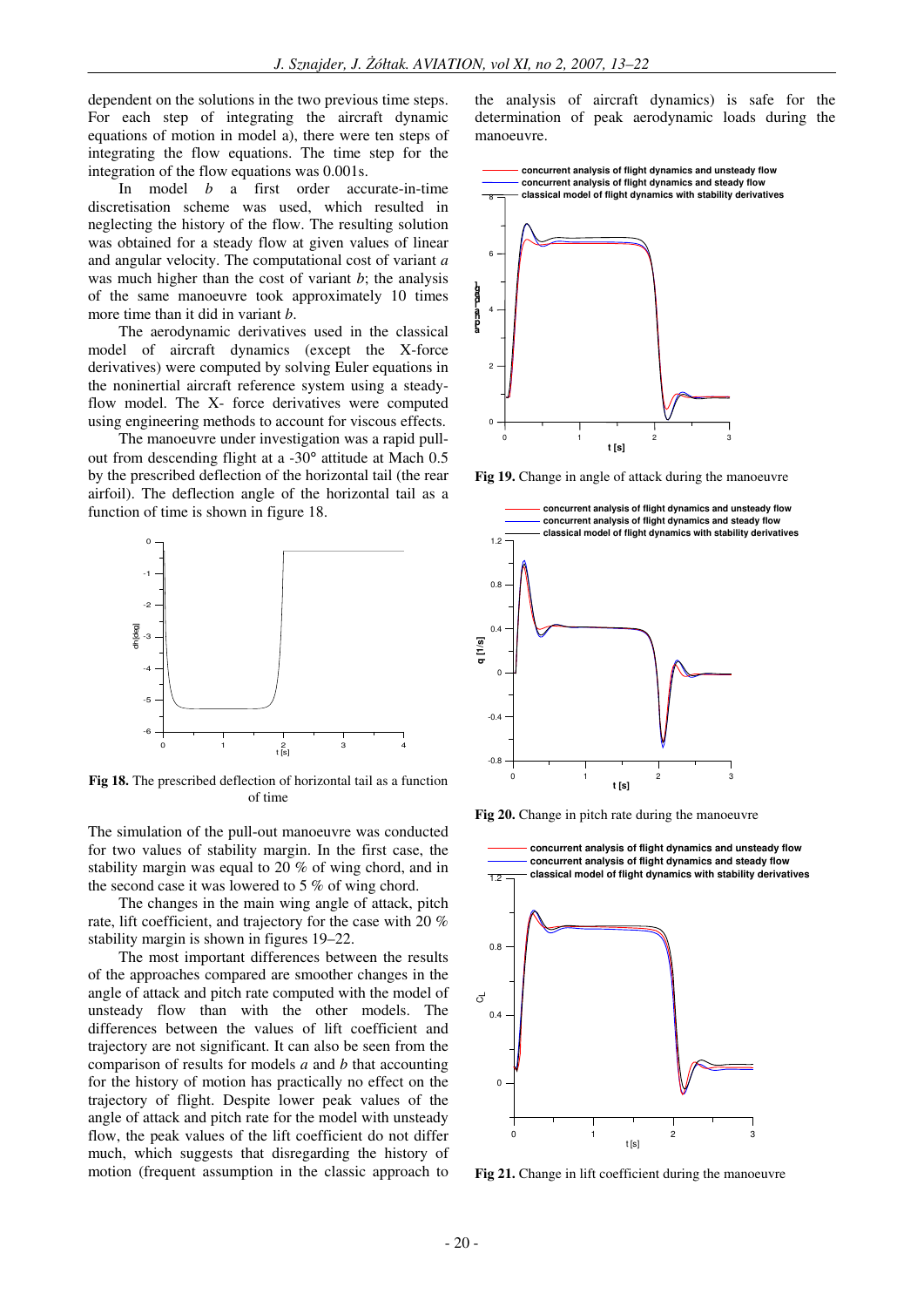

**Fig 22.** Flight trajectory

A similar analysis was conducted for the same manoeuvre, but with the stability margin of the aircraft model lowered to 5 % of the wing chord. In addition to the three approaches to the determination of aerodynamic forces, a version of the model c) was added, for which it was assumed that the derivatives of lift and moment coefficients with respect to pitch rate (q-derivatives) and elevator effectiveness do not depend on the angle of attack. Such an assumption is sometimes applied in the simulation of aircraft manoeuvres, most often in cases when the aerodynamic derivatives are determined experimentally or by using engineering methods (ESDU Data Sheets).

The changes in the angle of attack, pitch rate, pitch angle, load factor, and the trajectory are shown in figures 23–26.



**Fig 23.** Change of angle of attack during the manoeuvrewith lowered stability margin



**Fig 24.** Change in pitch rate during the manoeuvre with lowered stability margin



**Fig 25.** Change in lift coefficient during the manoeuvrewith lowered stability margin



Fig 26. Flight trajectory during the manoeuvre with lowered stability margin